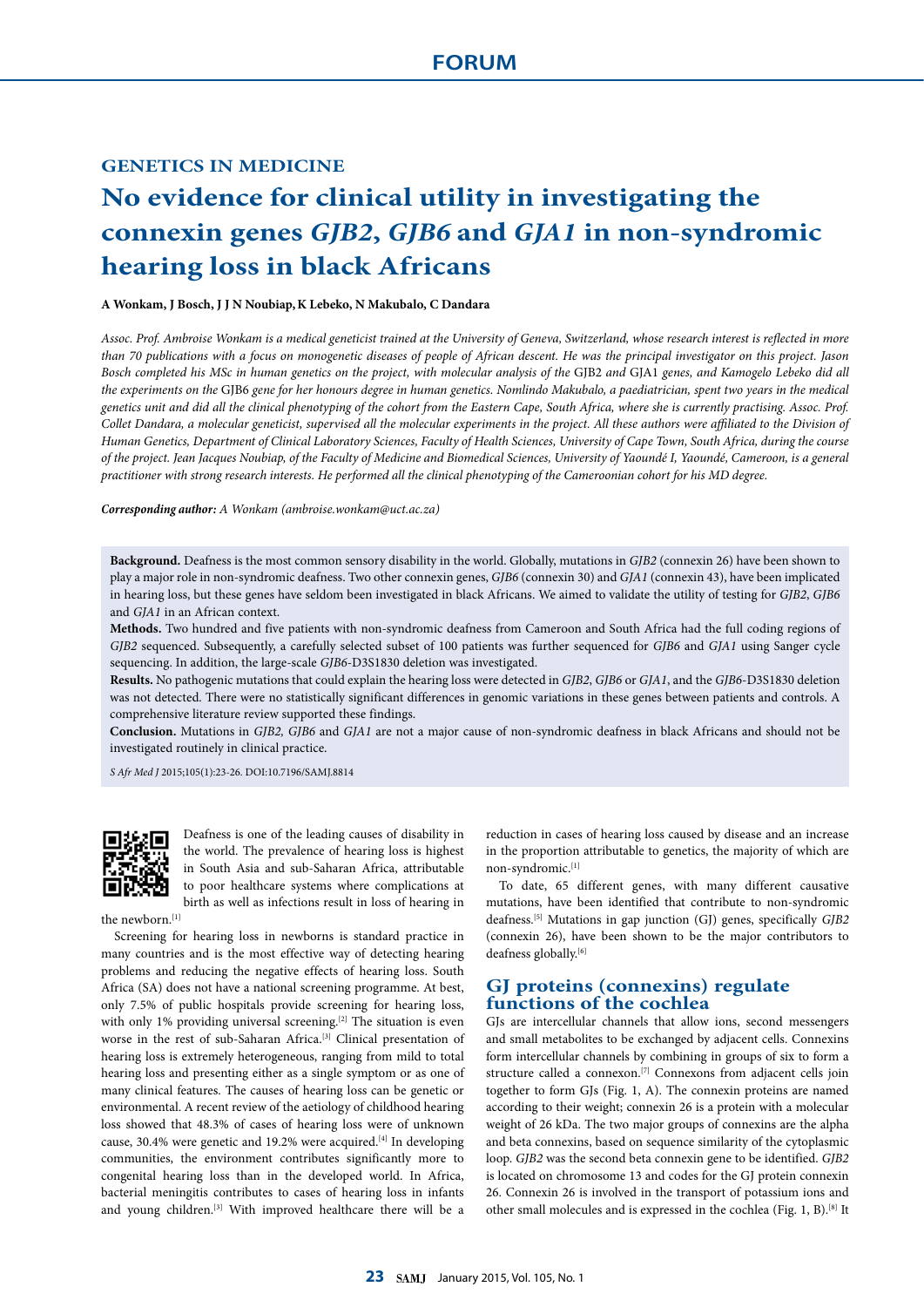

*Fig. 1. GJ proteins (connexins) and the inner ear. A: Connexins form intercellular channels by combining in groups of six to form a structure called a connexon; two connexons from adjacent cells join together to form GJs. B: Cross-section through the cochlea. Red cells express connexin 26 (adapted from Willems* et al*. [8]). (GJ = gap junction.)*

is believed that mutations in *GJB2* (connexin 26 gene) affect its ability to transport potassium ions and therefore regulate the endocochlear potential required for nerve impulses involved in hearing, but the mode of action is not definitively elucidated.[9]

## **No mutations in connexin genes** *GJB2***,** *GJB6* **or** *GJA1* **among Cameroonians and Xhosa South Africans**

With the exception of Ghana,<sup>[10]</sup> mutations in *GJB2* (connexin 26) have not been shown to be a major contributor to deafness in sub-Sahara Africa.<sup>[6]</sup> Could other potential candidate genes, *GJB6* (connexin 30) and *GJA1* (connexin 43), lead to non-syndromic deafness in Africans? The *GJB6*-D13S1830 deletion is present in up to 9.7% of people of European descent,<sup>[11]</sup> and represents the second leading genetic cause of nonsyndromic deafness. When *GJA1* mutations were detected in African Americans,[12] *GJA1* emerged as a possible candidate for hearing loss in indigenous Africans. However, failure by investigators to differentiate between *GJA1* and its pseudogene led to this hypothesis being discarded.<sup>[13]</sup>

We performed a series of molecular investigations and reviewed the literature with the aim of validating the clinical utility of testing for *GJB2*, *GJB6* and *GJA1* in the African context. As part of this validation,

we recruited a total of 205 patients affected with non-syndromic hearing loss from a well-described Cameroonian cohort<sup>[3]</sup> and newly recruited black South Africans of Xhosa ancestry, the majority (85%) of whom had sensorineural deafness. All 205 patients were investigated for *GJB2* gene, as previously reported.<sup>[14]</sup> A subset of  $100$ selected patients, with deafness likely to be of genetic cause (mostly familial cases) and who did not have any mutation in *GJB2*  gene, were investigated for mutations in the *GJB6* and *GJA1* genes.[15]

All the coding regions of *GJB2, GJB6* and *GJA1* were amplified and detection of del(*GJB6*-D13S1830) was also investigated.[14,15] In the *GJB2* gene, two likely pathogenic mutations were detected in two unrelated Cameroonian participants, g.3741\_3743delTTC (p.F142del) and g.3816G>A (p.V167M) in a single individual each and in the heterozygous state (Table 1). No pathogenic mutation was detected among the SA patients.<sup>[14]</sup> Phylogeny analysis of the sequence data from the Cameroonian and SA controls, together with that of various populations extracted from the 1000 Genomes Project, shows as expected that the SA patients and Cameroonian controls grouped with the other African populations. There was a low variance when comparing sequences in *GJB2* in Africans with that of other population groups: the principal component analysis explains only 40% of the variations.[14] Specific sequence variants in the *GJB2* gene in Africans could therefore not explain the low occurrence of mutations associated with non-syndromic deafness in this population.

In the *GJB6* gene, none of the patients had the *GJB6*-D13S1830 deletion. Only one variant (rs145762940) was detected, in the heterozygous state, in the coding region of *GJB6,* leading to the c.480G>A (p.G160=) change.[15] Equally, in the *GJA1*, five variants were detected; one of these occurred in the intron, but none were known to be pathogenic.[15]

### **Few mutations in**  *GJB2***,** *GJB6* **or** *GJA1* **genes among other populations of African ancestry**

Our report and review of the literature confirmed that *GJB2* gene is of little significance in non-syndromic hearing loss in populations of African descent (Table 1).[10,14,16-20] In addition, by combining data from previously unstudied deaf Xhosa patients in SA, Cameroonian patients, previous studies in Africans and the 1000 Genomes Project,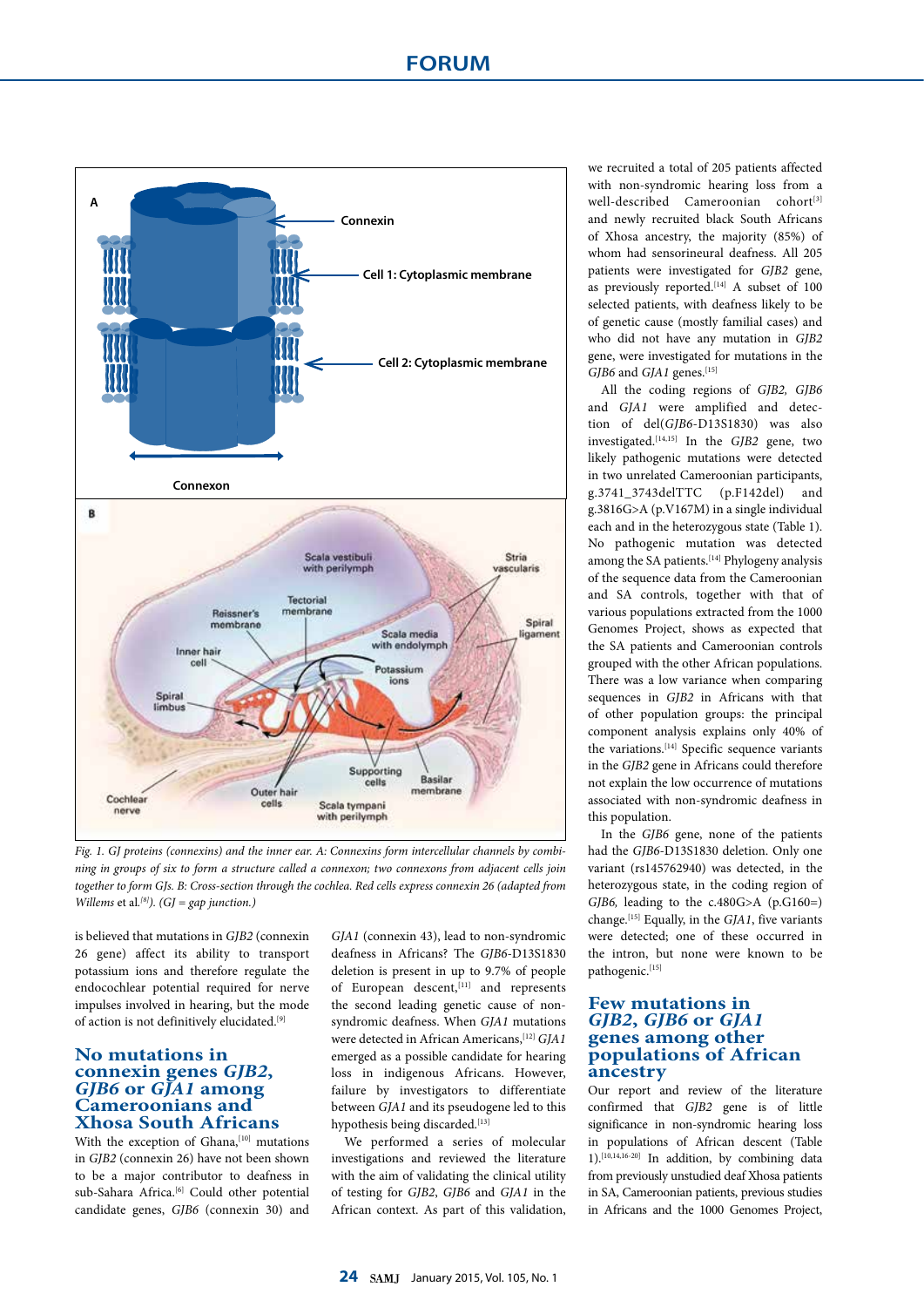| <b>Variations</b>   |                   | Country (observed/total alleles) |                    |                          |                           |                                                           |
|---------------------|-------------------|----------------------------------|--------------------|--------------------------|---------------------------|-----------------------------------------------------------|
| Genomic             | Coding            | Cameroon                         | Ghana <sup>5</sup> | Kenya/Sudan <sup>§</sup> | South Africa <sup>#</sup> | <b>USA</b><br>(African Americans)                         |
| g.3352_3353insG     | c.35dupG          |                                  | 1/730              |                          |                           |                                                           |
| g.3352delG          | c.35delG          |                                  |                    | 10/1 178                 |                           | $7/100**$                                                 |
| g.3396C>T           | c.79G>A           |                                  |                    |                          |                           | $2/46$ <sup><math>\parallel</math></sup> , NA $\parallel$ |
| g.3419T>C           | c.101T>C          |                                  |                    |                          |                           | $NA$ <sup><math>  </math></sup>                           |
| g.3426G>A           | c.109 $G$ >A      |                                  |                    | $1/1$ 178                |                           | $\overline{\phantom{a}}$                                  |
| g.3455_3460del      | c.138_143del      |                                  |                    | 1/1 178                  |                           |                                                           |
| g.3512C>A           | c.195C > A        |                                  |                    | $1/1$ 178                |                           |                                                           |
| g.3553T>C           | c.236T>C          |                                  | 1/730              |                          |                           |                                                           |
| g.3566C>G           | c.249C > G        |                                  |                    |                          |                           | $1/100^{**}$                                              |
| g.3586_3587insT     | c.269_270insT     | $NA^*$                           |                    |                          |                           |                                                           |
| g.3658A > G         | c.341A > G        |                                  |                    |                          |                           | $NA$ <sup><math>  </math></sup>                           |
| g.3697G>A           | c.380G > A        |                                  |                    | $1/1$ 178                |                           |                                                           |
| g.3741_3743delTTC   | c.424_426delTTC   | $1/360^{\dagger}$                |                    |                          |                           |                                                           |
| g.3744C>T           | c.427C > T        |                                  | 110/730            |                          |                           | $1/100^{**}$                                              |
| g.3795G>A           | c.478G > A        |                                  |                    | $1/1$ 178                |                           | $NA$ <sup><math>  </math></sup>                           |
| g.3816G>A           | c.499 $G$ >A      | $1/360^{\dagger}$                | $\overline{a}$     | $4/1$ 178                |                           | $NA$ <sup><math>  </math></sup>                           |
| g.3850T>C           | c.533T>C          |                                  | 4/730              |                          |                           |                                                           |
| g.3868G>A           | c.551G>A          |                                  | 1/730              |                          |                           |                                                           |
| g.3906G>T           | c.589G>T          |                                  | 1/730              |                          |                           |                                                           |
| g.3925-3926delinsAA | c.608_610delinsAA |                                  | 2/730              |                          |                           |                                                           |
| g.3958C>T           | c.641T>C          |                                  | 1/730              |                          |                           |                                                           |

### **Table 1. Comparison of pathogenic mutations found in** *GJB2* **in a few populations of African ancestry**

NA = variations found during the study, but only in the control group. Variant information was obtained through the relevant paper's own results and a combination of the Deafness Variation<br>Database (http://deafnessvariatio

Study references "Trotta et al.,<sup>16</sup> "Bosch et al.,<sup>14</sup> "Kabahuma et al.,<sup>17</sup> "Gasmelseed et al.,<sup>18</sup> "Hamelmann et al.,<sup>10</sup> "Samanich et al.<sup>19</sup> and ``Pandya et al.<sup>20</sup> indicate that the mutation was found neither in pati

the analysis further supported the limited contribution of *GJB2* genes in non-syndromic hearing loss in Africans. Interestingly, we reported two cases of keratitis-ichthyosis-deafness (KID) syndrome in two Cameroonian patients,[21] caused by mutations in *GJB2.* In both cases the mutation found (p.Asp50Asn) was the most common in many populations globally.[5,22] Adding to the established founder effect of the *GJB2* mutations reported in European and Asian populations,<sup>[5]</sup> the data indicate that the high frequency of *GJB2* mutations in non-syndromic hearing loss have evolved in Eurasian populations after their migration out of Africa, and spread with population migrations. Finally, at the genetic level, the Cameroonian population diversity mimics that of various ethnolinguistic groups in African populations;[23] it is anticipated that results from a carefully selected sample in this population could capture those of many other populations on the African continent.

As in previous studies in Africans,<sup>[17]</sup> African Americans and Caribbean Hispanics with *GJB6* mutations,<sup>[19]</sup> we did not find either the *GJB6*-D13S1830 deletion or coding region changes. Similarly, no pathogenic variants were detected in *GJA1*, suggesting their nonimplication in hearing loss among the Cameroonians and black South Africans studied,<sup>[15]</sup> as has been reported in African Americans.<sup>[13]</sup>

### **Clinical implications and research perspectives**

From our analysis, there is no evidence that mutations in *GJB2*, *GJB6* or *GJA1* are associated with non-syndromic deafness in subSaharan African patients. We therefore recommend against routine use of either gene for clinical testing in patients of African ancestry. We suggest that future research should take advantage of the power of massively parallel sequencing to screen multiple genes at once. This approach has previously been shown to offer the best chance of uncovering the genetic causes of deafness in settings with a genetically diverse populations.[24]

**Funding.** The research was funded by the University of Yaoundé for clinical phenotyping and DNA extraction and by the National Health Laboratory Service, SA, for recruitment of SA samples, DNA extraction and molecular analysis. Jason Bosch was supported by funding provided by the University of Cape Town through the Ada and Bertie Levenstein Scholarship. Kamogelo Lebeko is supported by an internship funding provided by the South African National Research Foundation.

**Acknowledgements.** We thank Efata School for the Deaf and Blind for their assistance, and the patients and their families for their participation.

<sup>1.</sup> Stevens G, Flaxman S, Brunskill E, Mascarenhas M, Mathers CD, Finucane M; Global Burden of Disease Hearing Loss Expert Group. Global and regional hearing impairment prevalence: An analysis of 42 studies in 29 countries. Eur J Public Health 2013;23(1):146-152. [http://dx.doi.org/10.1093/eurpub/ckr176] 2. Swanepoel D1, Störbeck C, Friedland P. Early hearing detection and intervention in South Africa. Int J

Pediatr Otorhinolaryngol 2009;73(6):783-786. [http://dx.doi.org/10.1016/j.ijporl.2009.01.007]

<sup>3.</sup> Wonkam A, Noubiap JJN, Djomou F, Fieggen K, Njock R, Toure GB. Aetiology of childhood hearing loss in Cameroon (sub-Saharan Africa). Eur J Med Genet 2013;56(1):1-6. [http://dx.doi.org/10.1016/j. ejmg.2012.09.010]